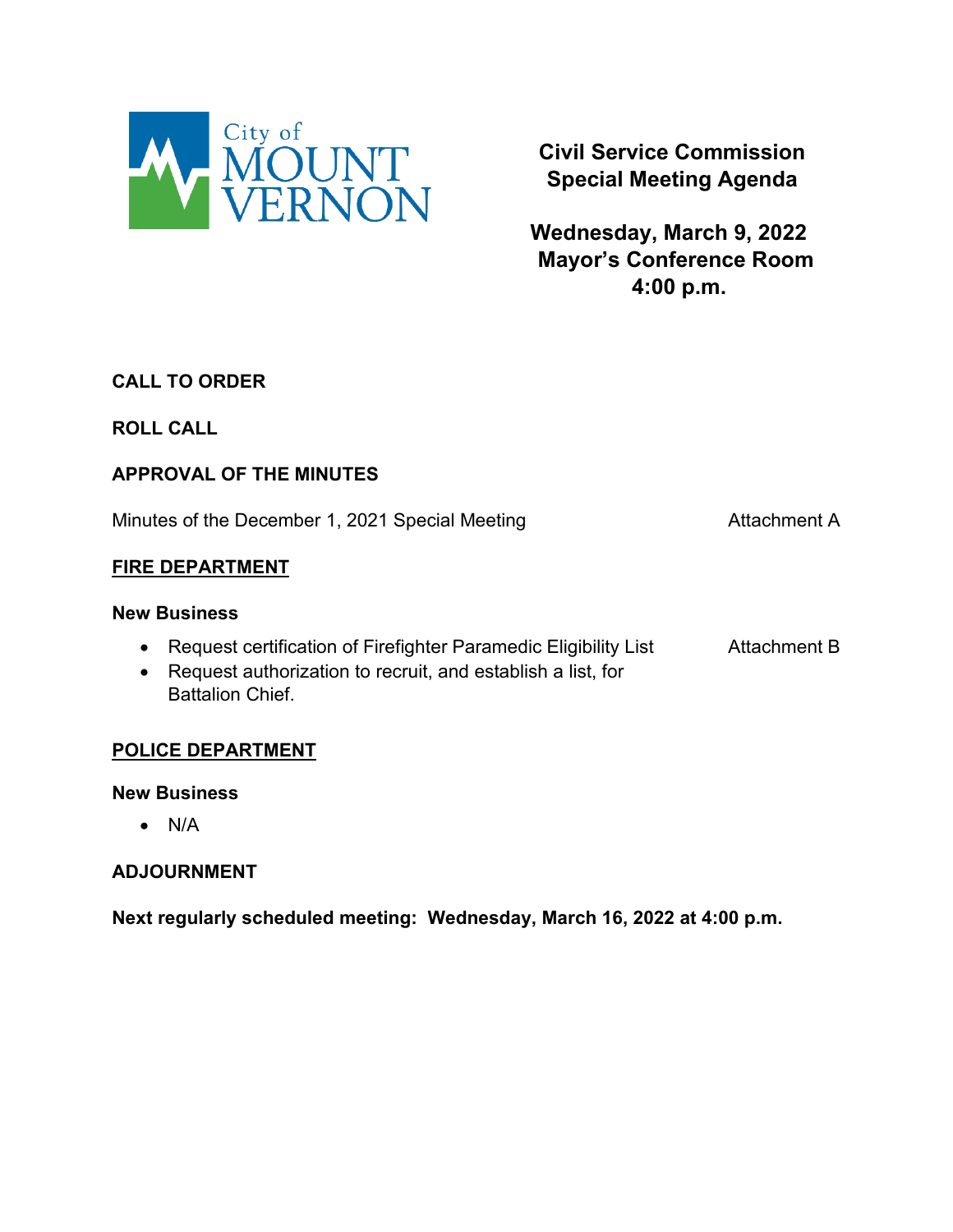

**Civil Service Commission Special Meeting Minutes**

**December 1, 2021**

## **I. CALL TO ORDER/ROLL CALL**

The meeting was called to order at 4:00 p.m.

**Commissioners Present:** Kyp Bisagna, Robert Joyner and Erv Lindall.

#### **Staff Present:**

Fire Chief Bryan Brice Assistant Fire Chief Bryan Harris Human Resources Director Erin Keator Human Resources Analyst Vanessa Echavez

Prior to working through the regular agenda items, Commissioner Lindall informed the Civil Service Commissioners that he would be resigning his position from the Commission effective December 31, 2021.

Human Resources Director Keator thanked Mr. Lindall for his time serving on the Commission stating he had been extremely helpful to her in regards to Civil Service when she began employment with the City.

## **II. APPROVAL OF MINUTES**

Minutes of the September 15, 2021 Civil Service meeting were reviewed.

*It was moved by Commissioner Bisagna, seconded by Commissioner Joyner to approve the meeting minutes. The motion passed unanimously.* 

#### **III. FIRE DEPARTMENT**

#### **New Business**

## **1. Request certification of Office Assistant II Eligibility List.**

Chief Brice explained the process that was used to recruit for and establish the eligibility list for, Office Assistant II.

*It was moved by Commissioner Lindall, seconded by Commissioner Bisagna to approve the meeting minutes. The motion passed unanimously.*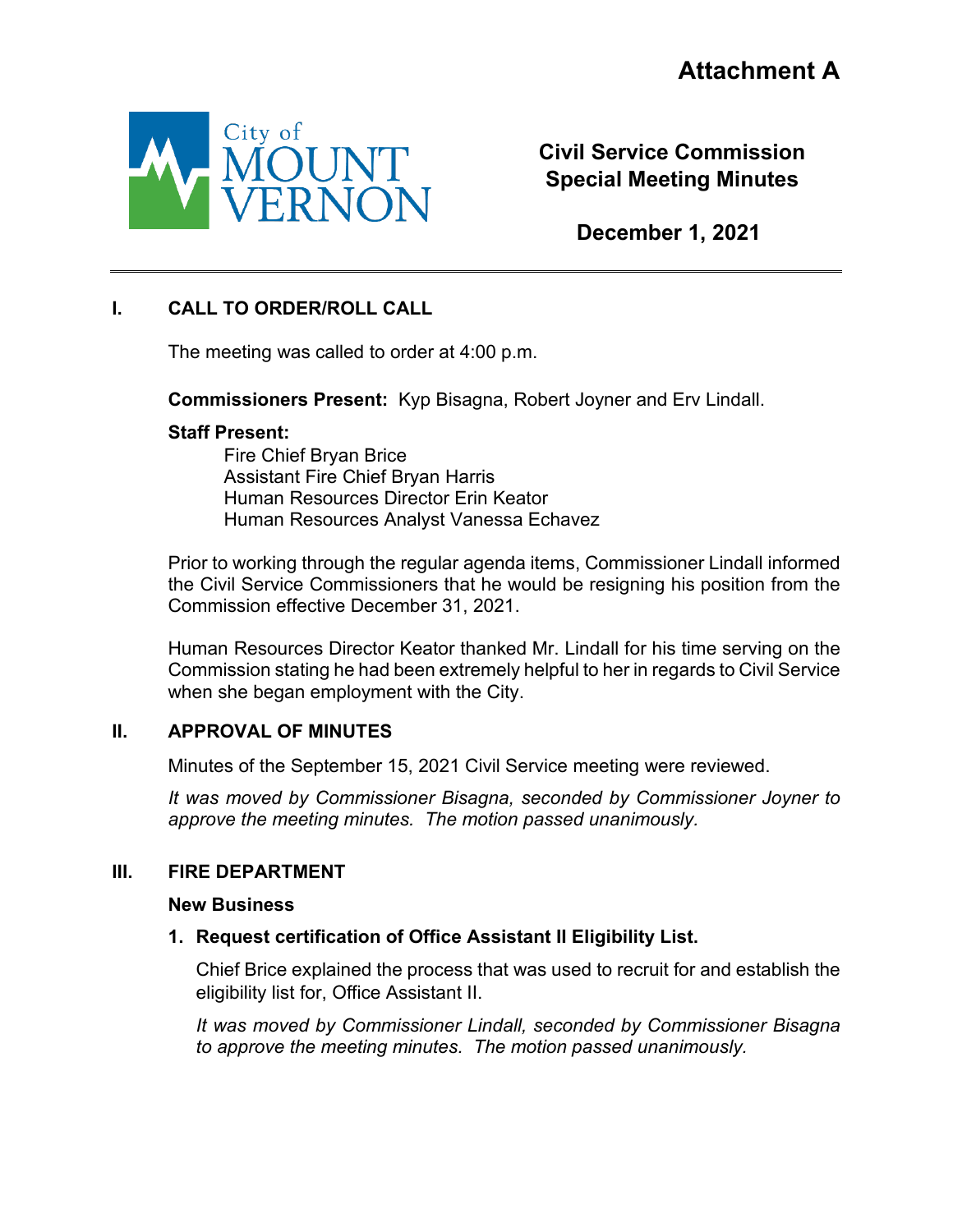**2. Request authorization to recruit and establish an eligibility list for Firefighter / Paramedic.**

Chief Brice explained that the Department has one firefighter / paramedic vacancy currently and he believes that three more employees will resign prior to year's end.

*It was moved by Commissioner Bisagna, seconded by Commissioner Joyner to approve the recruitment and establishment of an eligibility list for Firefighter / Paramedic. The motion passed unanimously.* 

There being no further business the meeting was adjourned at 4:15 p.m..

Civil Service Commission Chair **Erin Keator** 

Chief Examiner/Secretary Human Resources Director